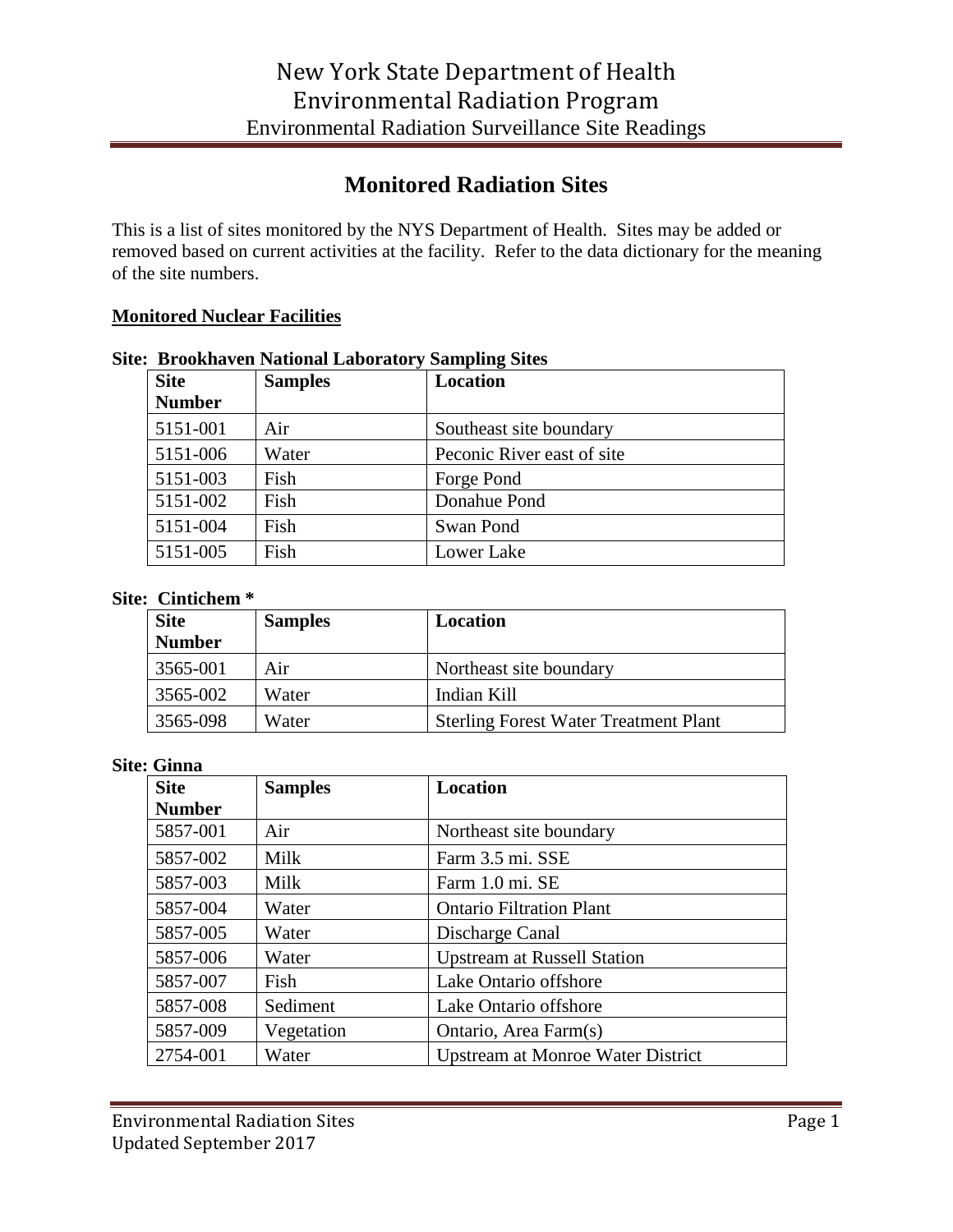# New York State Department of Health Environmental Radiation Program Environmental Radiation Surveillance Site Readings

### **Site: Indian Point**

| <b>Site</b><br><b>Number</b> | <b>Samples</b> | <b>Location</b>     |
|------------------------------|----------------|---------------------|
|                              |                |                     |
| 5951-001                     | Air            | Southside of site   |
| 5951-002                     | Water          | Verplank            |
| 5941-001                     | Water          | Discharge Canal     |
| 5941-002                     | Water          | <b>Inlet Canal</b>  |
| 5941-003                     | Fish           | <b>Hudson River</b> |

#### **Site: Knolls Atomic Power Laboratory and Kesselring Site Operations**

| <b>Site</b>   | <b>Samples</b> | Location                                            |
|---------------|----------------|-----------------------------------------------------|
| <b>Number</b> |                |                                                     |
| 4561-001      | Air            | East side, site boundary                            |
| 4561-002      | Water          | Glowegee Creek, downstream of site                  |
| 0153-002      | Water          | Colonie Filtration Plant (Latham Water<br>District) |
|               |                |                                                     |

#### **Site: Nine Mile Point**

| <b>Site</b><br><b>Number</b> | <b>Sample</b> | <b>Location</b>                     |
|------------------------------|---------------|-------------------------------------|
| 3767-001                     | Air           | East/Southeast of site              |
| 3757-001                     | Milk          | Mexico, 10 miles ESE                |
| 3758-001                     | Milk          | New Haven, 5 miles SE               |
| 3767-002                     | Milk          | Scriba, 5 miles SSW                 |
| 3702-001                     | Water         | Oswego Water Treatment Plant        |
| 3702-003                     | Water         | Oswego, Steam Plant Inlet           |
| 3758-002                     | Water         | New Haven, Dempster Beach           |
| 3767-003                     | Water         | Inlet Canal, Nine Mile Point Unit 1 |
| 3767-006                     | Sediment      | Offshore                            |
| 3767-005                     | Fish          | Offshore                            |
| 3767-007                     | Vegetation    | New Haven, area farm                |

#### **Site: Shoreham \*\***

|  | <b>Site</b><br><b>Number</b> | <b>Sample Type</b> | Location                       |
|--|------------------------------|--------------------|--------------------------------|
|  | 5128-008                     | Water              | Stone Jetty, Long Island Sound |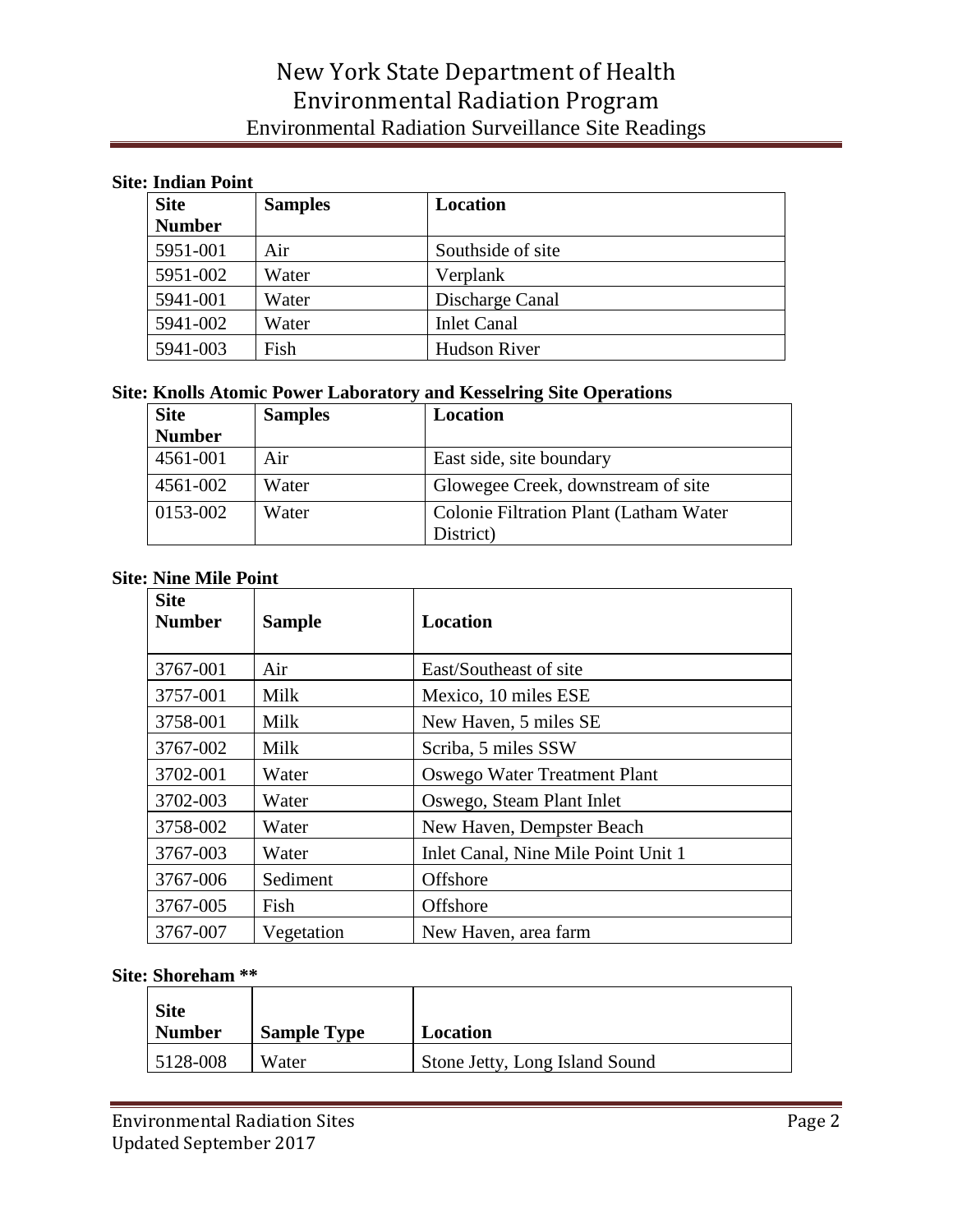## New York State Department of Health Environmental Radiation Program Environmental Radiation Surveillance Site Readings

### **Site: West Valley**

| <b>Site Number</b> | <b>Sample Type</b> | <b>Location</b>                                |
|--------------------|--------------------|------------------------------------------------|
| 0451-001           | Air                | Northeast of site boundary, approx. 1 mi.      |
| 0451-100           | Milk               | North of site, approx. 1 mi.                   |
| 0451-017           | Milk               | WNW of site, approx. 2 mi.                     |
| 0451-002           | Water              | Swamp drainage                                 |
| 0451-004           | Water              | Buttermilk Creek at Fox Valley Road Bridge     |
| 0451-006           | Water              | Erdman Brook, on site                          |
| 0451-007           | Water              | Cattaraugus Creek at Bigelow Bridge            |
| 0451-035           | Water              | <b>Buttermilk Creek at Thomas Corners Road</b> |
| 0451-044           | Water              | Cattaraugus Creek at Felton Bridge             |
| 0451-053           | Water              | Erdman Brook                                   |
| 0451-054           | Water              | Erdman Brook                                   |
| 0451-067           | Water              | Brook near burial site                         |
| 0451-068           | Water              | <b>Franks Creek</b>                            |
| 1459-042           | Water              | Springville Dam                                |
| 0451-027           | Vegetation         | <b>Near Site</b>                               |
| 0451-026           | Vegetation         | Background site                                |
| 0451-026           | Deer               | Near Site                                      |
| 1459-002           | Fish               | Springville area                               |
| 1459-042           | Fish               | Springville Dam                                |
| 0451-004           | Sediment           | Buttermilk Creek at Fox Valley Road            |
| 1459-042           | Sediment           | Cattaraugus Creek at Springville Dam           |